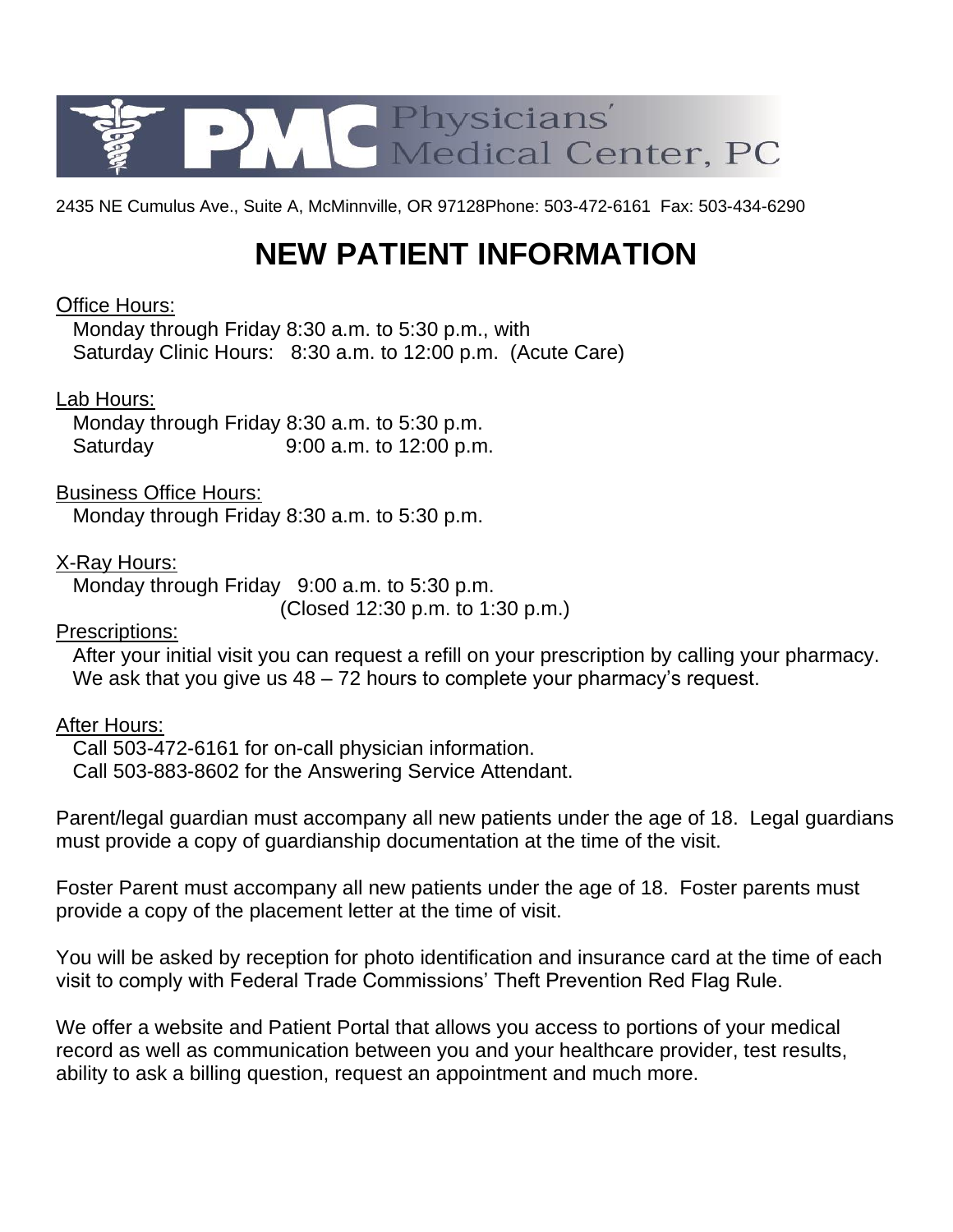# Chronic Pain Pathway at PMC

Physicians' Medical Center has created the Pain Pathway in concordance with state guidelines and CDC recommendations. Any new patient entering the practice with an established chronic pain treatment plan that includes opioid or narcotic medications (including but not limited to: hydrocodone, oxycodone, morphine, tramadol, fentanyl) should be aware of the following:

- Safety:
	- CDC reports that opioids killed more than 28,000 people in 2014, more than any year on record. Since 1999, the number of overdose deaths involving opioids nearly quadrupled. From 2000 to 2014 nearly half a million people died from drug overdoses. 78 Americans die every day from an opioid overdose. https://www.cdc.gov/drugoverdose/epidemic/index.html
- PMC requirements for chronic narcotic use:
	- Controlled substance contract
	- Random urine drug screens with a minimum of 2/year
	- Up to quarterly office visits to review pain, function and medication
	- One individual visit with our behavioral health consultant
	- Participation in 4 pain school classes
	- Receive pain medication from PMC only and use on pharmacy
	- No marijuana use with narcotic prescriptions
	- Give 48 hours' notice for refill requests (not on weekends)
	- Bring pill bottles with you to every appointment
	- Naloxone training may be required
- PMC Goals of Pain Pathway:
	- Maintain safety of patients at all times
	- Optimize function with appropriate treatment for pain
	- Use of lowest possible dose of any narcotic prescription

**\*\*\*PMC reserves the right not to fill a narcotic prescription on your first visit\*\*\***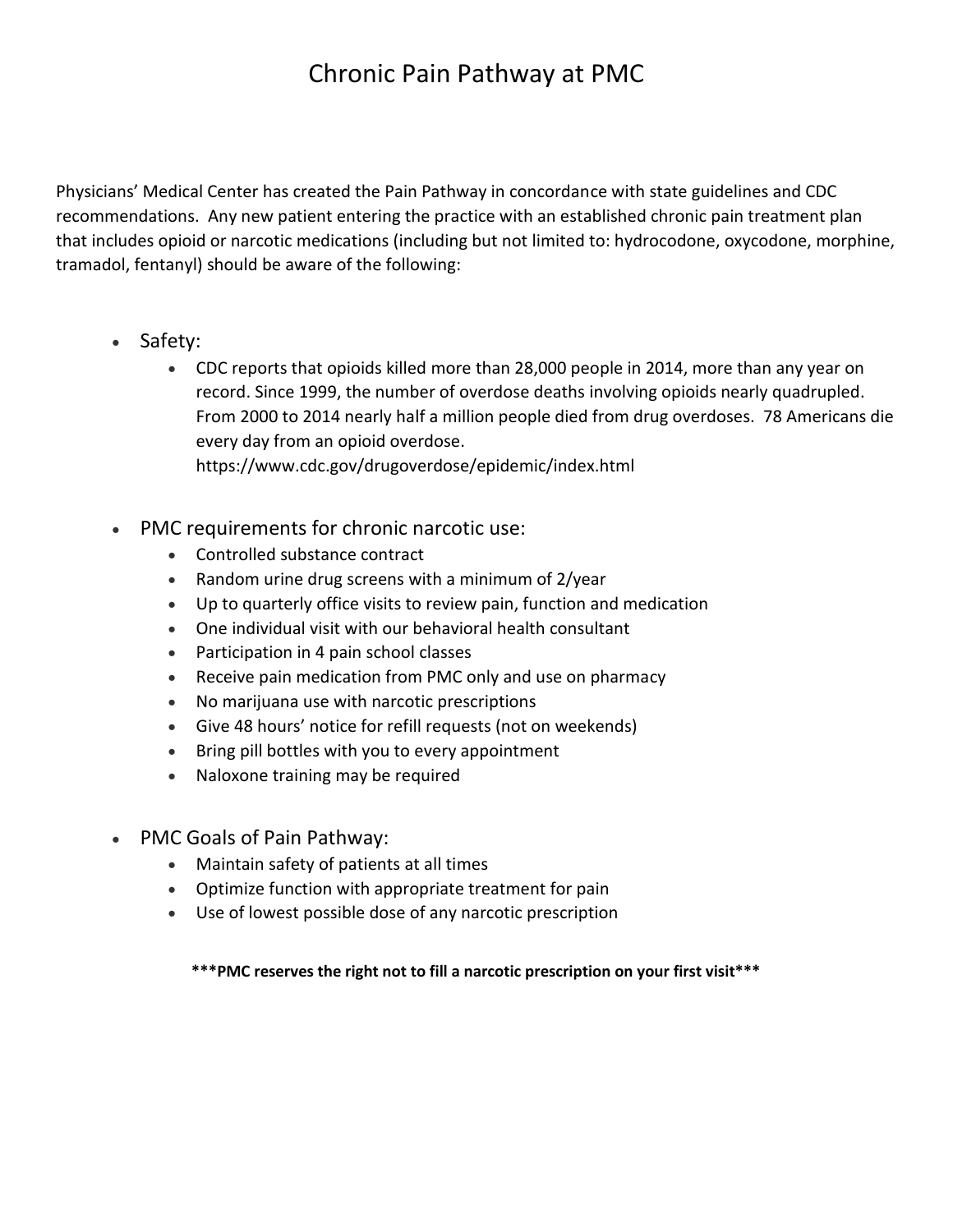# **Physicians' Medical Center, P.C.**

## **Notice: Patient Privacy** \*\*\*

We are required by law to protect the privacy of your medical information and to provide you with written NOTICE describing:

## **HOW MEDICAL INFORMATION ABOUT YOU MAY BE USED AND DISCLOSED AND HOW YOU CAN ACCESS THIS INFORMATION.**

- \* We may use or disclose to others your medical information for purposes of providing or arranging for your health care, the payment for reimbursement of the care that we provided to you, and the related administrative activities supporting your treatment.
- \* We may be required or permitted by certain laws, regulations, or circumstances to use and disclose your medical information for certain purposes without your authorization. Under other circumstances we may need your written authorization (that you may later revoke) in order to use or disclose your medical information.
- \* As our patient, you have important rights relating to inspecting and copying your medical information that we maintain, amending or correcting that information, obtaining an accounting of our disclosures or your medical information, requesting that we communicate with you confidentially, requesting that we restrict certain uses and disclosures of your health information, and complaining if you think your rights have been violated.
- \* We have available a detailed NOTICE OF PRIVACY PRACTICES which fully explains your rights and our obligations under the law. We may revise our NOTICE from time to time. The Effective Date at the top right hand side of this page indicates the date of the most current NOTICE in effect.
- \* You have the right to receive a copy of our most current NOTICE in effect. If you have not yet received a copy of our current NOTICE, please ask at the front desk and we will provide you with a copy.
- \* If you have any questions, concerns or complaints about this NOTICE or your medical information, please contact our PRIVACY OFFICER at (503) 472-6161.

Effective Date 4-14-03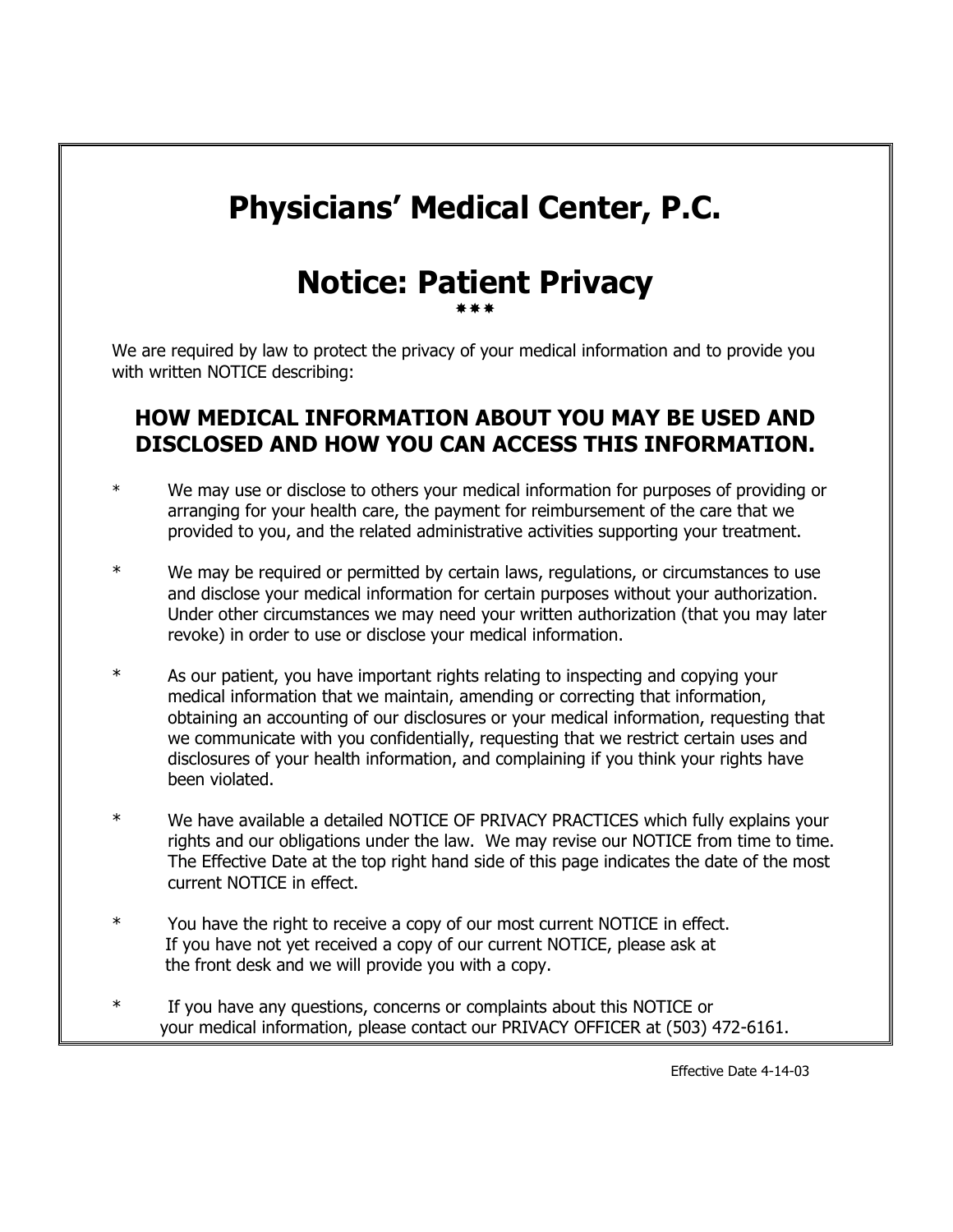## Financial Policy **PHYSICIANS MEDICAL CENTER P.C.**

**Monthly Statement:** If you have a balance on your account, we will send you a monthly statement. It will show separately the patient due balance, any charges still pending insurance, the rebilling fee, if any, and any payments or credits applied to your account. **If you have no insurance:** You are to pay by cash, check, or credit card on the day that treatment is rendered. If you are not able to make full payment and must be seen today (urgent), you will be expected to make payment arrangements with our Business Office.

**If you have insurance:** You are to pay by <u>eash, check</u>, or general card on the time of service for your co-pay. Any co-pays required by an insurance company must be paid at the time of service. If you cannot pay for co-pays at time of service an \$8.00 fee will be assessed.

**Payments:** Unless other arrangements have been made with the Business Office, the balance on your statement is due and payable when the statement is issued, and is past due if not paid in 60 days.

**Charges to Account:** We shall have the right to cancel your privilege to make charges against your account at any time. Future visits would then need to be paid at the time of service.

**Insurance:** It is your responsibility to monitor your benefits and annual maximum. We will be happy to assist you with any resubmissions. The insurance company makes the final determination of your eligibility. You agree to pay any portion of the charges not paid by insurance. If you have an HMO plans it is your responsibility to know and understand your HMO plan. Generally, these plans require payment of co-payment at time of service.

**Divorce:** In case of divorce or separation, the party responsible for the account prior to the divorce or separation remains responsible for the account. After a divorce or separation, the parent authorizing treatment for a child will be the parent responsible for those subsequent charges. If the divorce decree requires the other parent to pay all or part of the treatment costs, it is the authorizing parent's responsibility to collect from the other parent.

**Workers Compensation:** We will bill your workers comp insurance if you provide us with that information. You will need to fill out an 827 with us. If your claim is denied, you will be responsible for payment in full. If you notify us that an injury happened at work and then decide not to claim it as an on the job injury we are legally responsible to notify your workers compensation insurance.

**Waiver of Confidentiality:** You understand if this account is submitted to a collection agency and your past due balance is reported to a credit-reporting agency, the fact that you received treatment at our office may become a matter of public record.

**Effective Date:** Once you have signed this agreement, you agree to all of the terms and conditions contained herein and the agreement will be in full force and effect.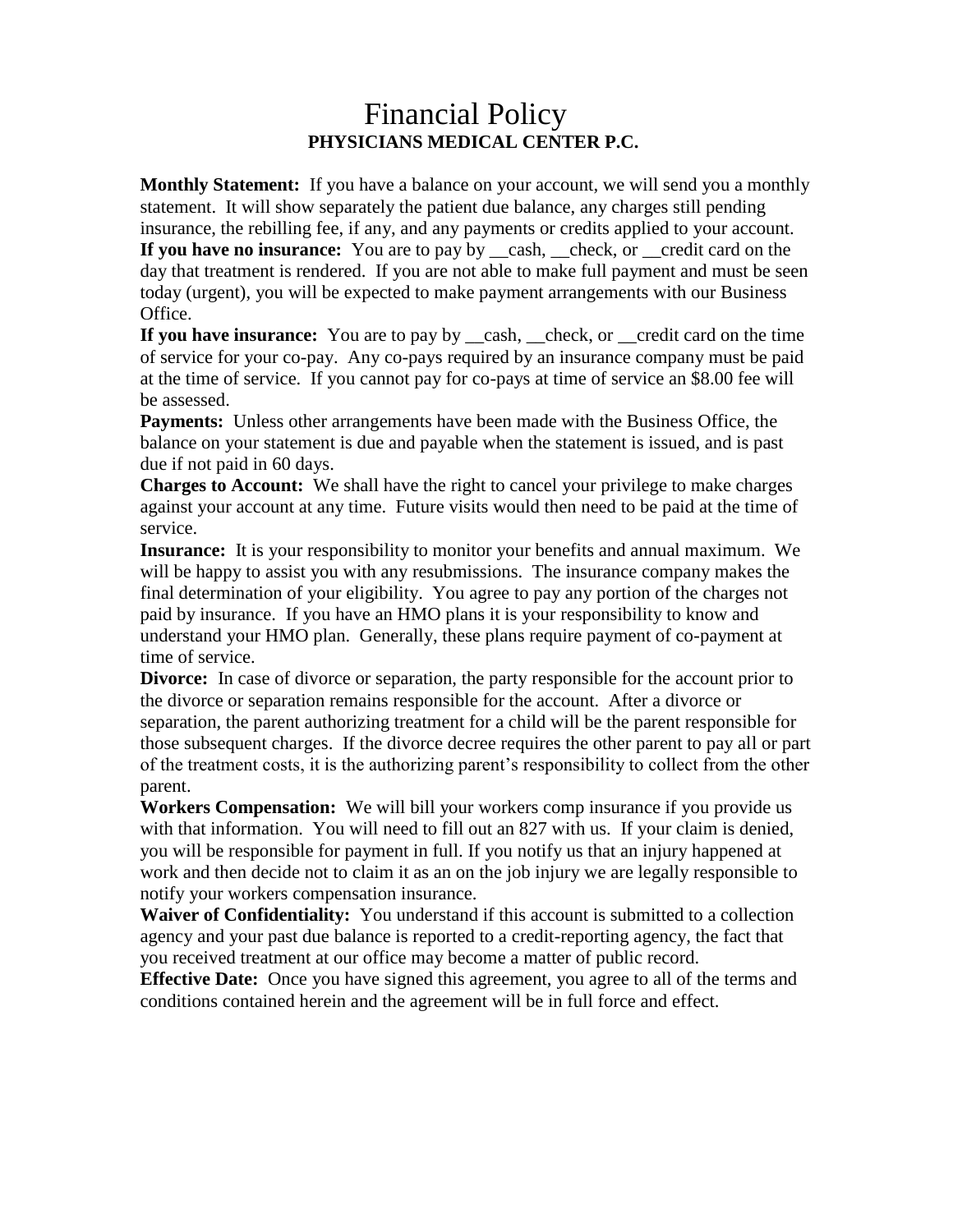#### **PHYSICIANS' MEDICAL CENTER, PC - PATIENT INFORMATION**

| <b>PLEASE PRINT</b>                              | Doctor:                                                    |  |  |  |  |
|--------------------------------------------------|------------------------------------------------------------|--|--|--|--|
| Name:                                            | Patient ID#:<br>Sex: $[$ ]M $[$ ]F                         |  |  |  |  |
| Address:                                         | Date of Birth:                                             |  |  |  |  |
|                                                  | Social Security #:                                         |  |  |  |  |
| City, State, Zip:                                | Ethnicity:<br>Race:                                        |  |  |  |  |
| [ ]Home [ ]Work [ ]Other<br>Phone:               | <b>Marital Status:</b><br>[ ]Married [ ]Single [ ]Divorced |  |  |  |  |
| Phone:<br>[ ]Home [ ]Work [ ]Other               | Alternate Parent/Contact:                                  |  |  |  |  |
| Email:                                           | <b>Primary Physician:</b>                                  |  |  |  |  |
| <b>Consent for eMed History:</b><br>Y N          | [ ] Phone<br><b>Preferred contact:</b><br>$\Box$<br>Email  |  |  |  |  |
| <b>RESPONSIBLE PARTY/GUARDIAN INFORMATION</b>    | <b>EMPLOYMENT</b>                                          |  |  |  |  |
| [ ]Same as Patient<br>Name:                      | Employer:                                                  |  |  |  |  |
| Address:                                         | Phone:                                                     |  |  |  |  |
|                                                  | Social Security #:                                         |  |  |  |  |
| City, State:                                     | Date of Birth:                                             |  |  |  |  |
| Phone 1:<br>Phone 2:                             |                                                            |  |  |  |  |
| <b>PRIMARY INSURANCE</b>                         | <b>Patient Relationship to</b><br><b>Insured Party:</b>    |  |  |  |  |
| [ ]Same as Patient [ ]Same as Guarantor [ ]Other | Social Security #:                                         |  |  |  |  |
| <b>Insured Party:</b>                            | Insured ID:                                                |  |  |  |  |
| <b>Insured Phone:</b>                            |                                                            |  |  |  |  |
|                                                  | <b>Policy Group:</b>                                       |  |  |  |  |
| Ins Company:                                     | Date of Birth:                                             |  |  |  |  |
| <b>SECONDARY INSURANCE</b>                       | <b>Patient Relationship to</b>                             |  |  |  |  |
| [ ]Same as Patient [ ]Same as Guarantor [ ]Other | <b>Insured Party:</b><br>Social Security #:                |  |  |  |  |
| <b>Insured Party:</b>                            |                                                            |  |  |  |  |
| <b>Insured Phone:</b>                            | Insured ID:                                                |  |  |  |  |
| Company:                                         | <b>Policy Group:</b>                                       |  |  |  |  |
|                                                  | Date of Birth:                                             |  |  |  |  |

#### **PLEASE READ THIS STATEMENT CAREFULLY AND SIGN AT THE BOTTOM**

The information I have provided is complete and true to my knowledge. I hereby authorize Physicians' Medical Center, PC and my insurance company to exchange any information either party may request concerning my claims and care. I also authorize all insurance payments to be assigned directly to Physicians' Medical Center, PC. I acknowledge that I am financially responsible for payment of all charges whether or not they are covered by my insurance. By signing below I agree to the following conditions:

- Account balances over 60 days will be assessed a monthly rebilling fee of \$8.00.
- NSF checks will be charged \$25.00.
- Co-pays not made at the time of service will be charged an additional \$8.00 processing fee.
- Disability and time-loss forms will be charged \$25.00 when not completed by the physician at the time of an office visit.
- Delinquent accounts will be assigned to a credit reporting collection service and I will be responsible for all collection activity expenses including reasonable attorney fees.

 $\_$  , and the set of the set of the set of the set of the set of the set of the set of the set of the set of the set of the set of the set of the set of the set of the set of the set of the set of the set of the set of th

- Physicians Medical Center PC reserves the right to terminate me from the practice for failure to comply with these conditions.
- Failure to cancel an appointment at least 24 hours in advance may result in a \$25.00 fee.
- Agree to participate in PCPCH when applicable.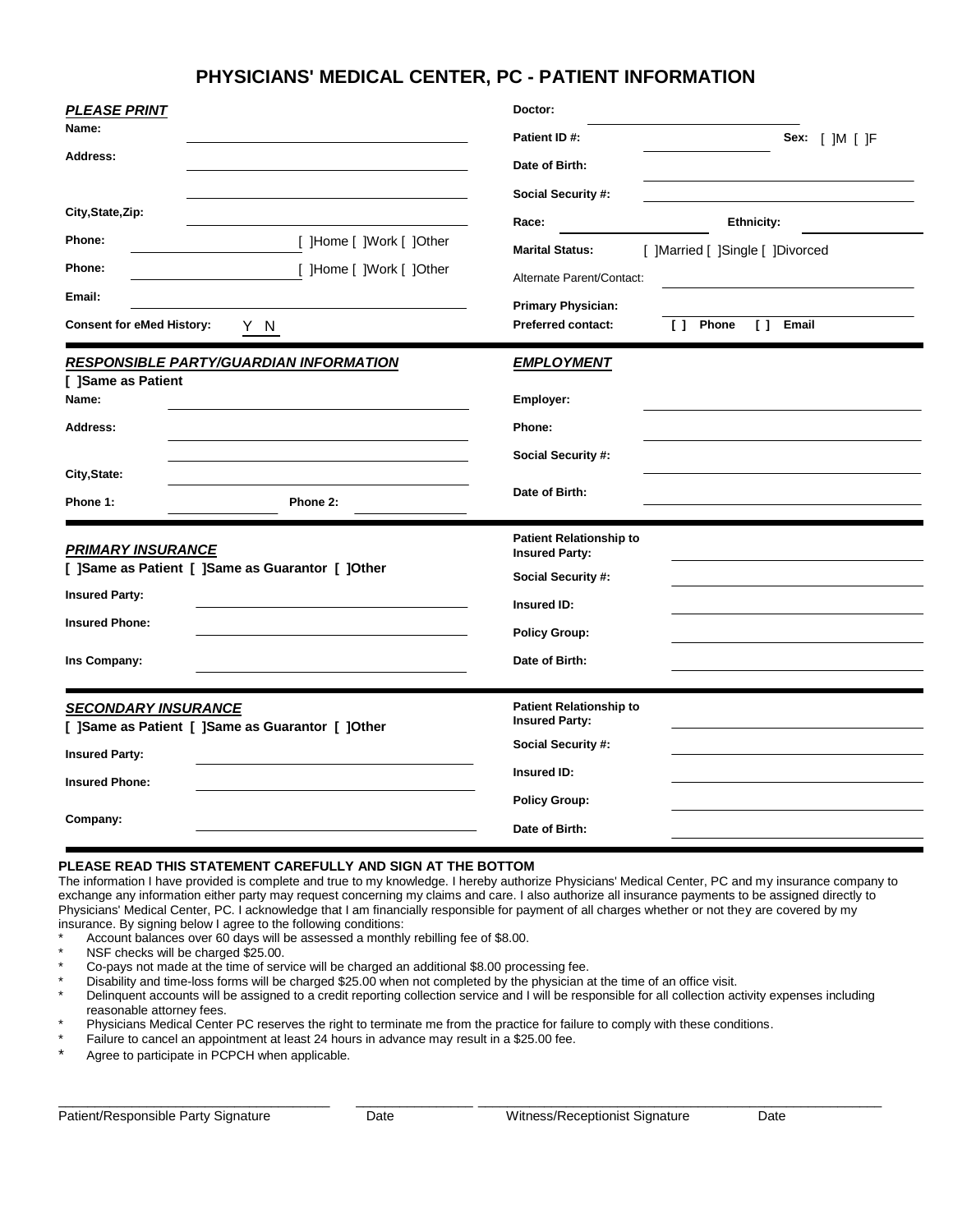

#### **254 NE Norton Lane. McMinnville OR 97128 (503)472-6161 / (503) 434-6290**

#### **NEW PATIENT HISTORY FORM**

#### **PLEASE RETURN THIS COMPLETED FORM PRIOR TO YOUR APPOINTMENT**

(Nombre) (Fecha de nacimiento) Name:\_\_\_\_\_\_\_\_\_\_\_\_\_\_\_\_\_\_\_\_\_\_\_\_\_\_\_\_\_\_\_\_\_\_\_\_\_\_\_\_\_\_ Date of Birth:\_\_\_\_\_\_\_\_\_\_\_\_

Date you are filling out this form (Fecha que lleno este formulario):

Physician/provider sending you to us (Médico/proveedor que lo envio a nosotros): Dr.

Complaint/disease/reason for requesting this visit (Denuncia, enfermedad y razón para solicitar esta visita)

\_\_\_\_\_\_\_\_\_\_\_\_\_\_\_\_\_\_\_\_\_\_\_\_\_\_\_\_\_\_\_\_\_\_\_\_\_\_\_\_\_\_\_\_\_\_\_\_\_\_\_\_\_\_\_\_\_\_\_\_\_\_\_\_\_\_\_\_\_\_\_\_\_\_\_\_\_\_\_\_\_\_\_\_\_\_ \_\_\_\_\_\_\_\_\_\_\_\_\_\_\_\_\_\_\_\_\_\_\_\_\_\_\_\_\_\_\_\_\_\_\_\_\_\_\_\_\_\_\_\_\_\_\_\_\_\_\_\_\_\_\_\_\_\_\_\_\_\_\_\_\_\_\_\_\_\_\_\_\_\_\_\_\_\_\_\_\_\_\_\_\_\_

\_\_\_\_\_\_\_\_\_\_\_\_\_\_\_\_\_\_\_\_\_\_\_\_\_\_\_\_\_\_\_\_\_\_\_\_\_\_\_\_\_\_\_\_\_\_\_\_\_\_\_\_\_\_\_\_\_\_\_\_\_\_\_\_\_\_\_\_\_\_\_\_\_\_\_\_\_\_\_\_\_\_\_\_\_\_

#### **MEDICATIONS: (please use back of form for additional meds) MEDICAMENTOS: (por favor utilice la parte de atras para medicinas adicionales)**

| Prescription medications | Dose  | How often taken     |
|--------------------------|-------|---------------------|
| Medicamentos recetados   | Dosis | con qué frecuencia? |
|                          |       |                     |
|                          |       |                     |
|                          |       |                     |
|                          |       |                     |
|                          |       |                     |
|                          |       |                     |
|                          |       |                     |
|                          |       |                     |

**NON-PRESCRIPTION** (over-the-counter medications such as aspirin, ibuprofen, vitamins, laxatives, etc) **NO prescripción** (medicamentos de venta libre, como aspirina, ibuprofeno, vitaminas, laxantes, etc)

| Over the counter medications | Dose  | How often taken     |
|------------------------------|-------|---------------------|
| Los medicamentos             | Dosis | con qué frecuencia? |
|                              |       |                     |
|                              |       |                     |
|                              |       |                     |
|                              |       |                     |
|                              |       |                     |

#### **HERBAL PREPARATIONS / PREPARACIÓN**

| Herbal preparation<br>preparación Herbal | Dose<br>Dosis | How often taken<br>con qué frecuencia? |
|------------------------------------------|---------------|----------------------------------------|
|                                          |               |                                        |
|                                          |               |                                        |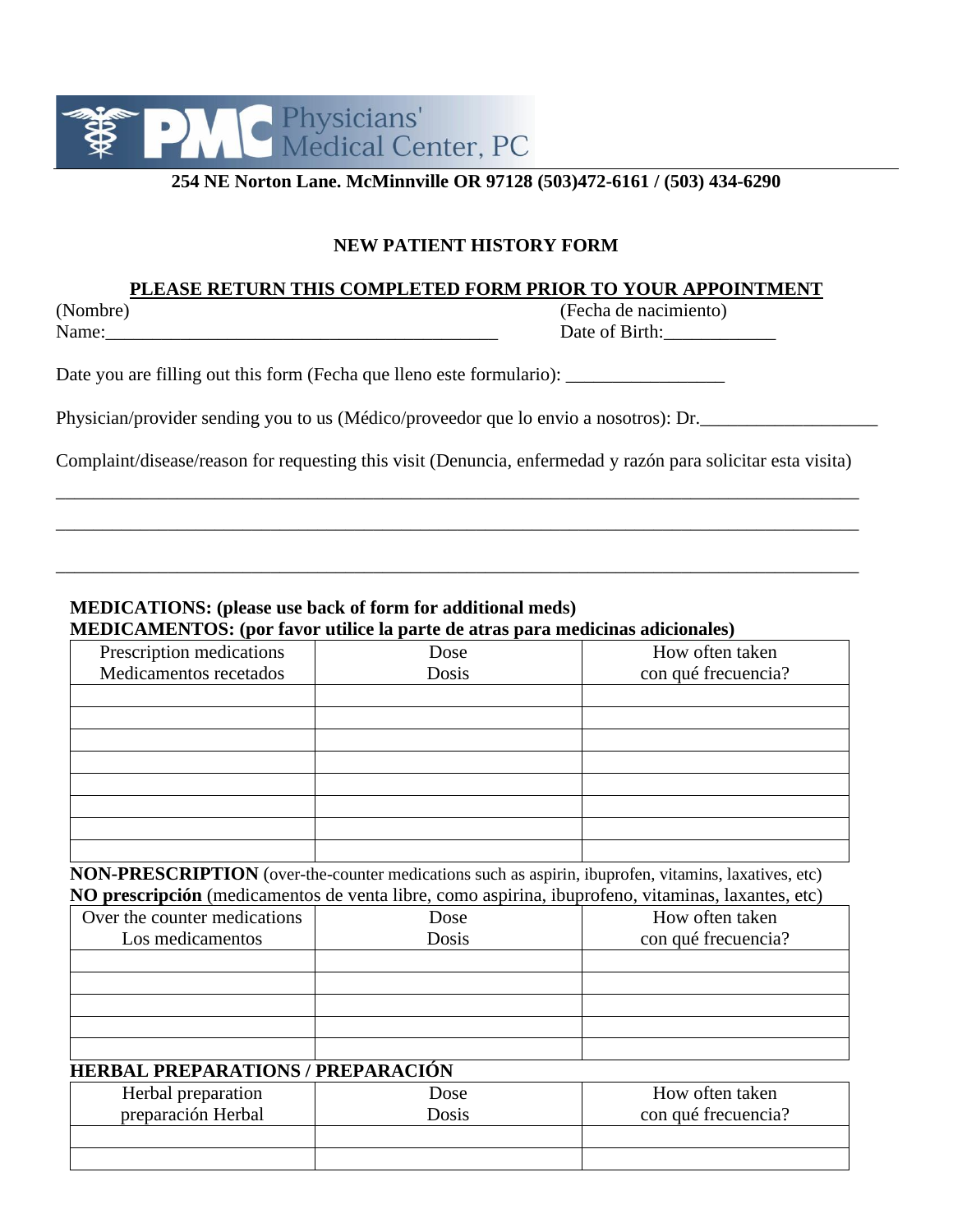#### **ALLERGIES OR ADVERSE DRUG REACTIONS?** Please list drug and type of reaction **ALERGIAS O REACCIONES ADVERSAS DE DROGAS?** Enliste drogas y tipo de reacción

| Allergies or Drug   | Reaction |
|---------------------|----------|
| Alergia or medicina | Reacción |
|                     |          |
|                     |          |
|                     |          |

## **PAST MEDICAL HISTORY (PASADO MÉDIC HISTORIA) :**

## **Please check past medical history:**

| _High Blood Pressure/ Hipertensión Arterial (401.1) | Depression/ <i>Depressión</i> $(311.0)$              |
|-----------------------------------------------------|------------------------------------------------------|
| _Heart Disease/ Enfermedad Corazón (414.0)          | _Heart arrhythmia/ Arritmia del corazon (427.9)      |
| _High Cholesterol/ Máximo Colesterol (272.0)        | Peptic Ulcer disease/ <i>Ulcera Peptica</i> (533.90) |
| $\Delta$ sthma/Asma (493.90)                        | $\_\_\text{Low}$ Thyroid / Tiroides baja<br>(244.9)  |
| Diabetes Adult/Diabetes Adulto 250.00)              | _Allergic Rhinitis/ Rinitis alergica (285.9)         |
| Diabetes Childhood/ Diabetes Infancia (250.01)      | $\text{History of stroke}/\text{Embolio}$ (434.91)   |
| <b>Kidney Stones/ Rinon Piedra (592.0)</b>          | _Sleep Apnea/ Apnea de Sueno (780.57)                |
| $\equiv$ Emphysema/ <i>Enfisema</i> (496.0)         | $\frac{1}{2}$ Anemia / Anemia (285.9)                |
|                                                     |                                                      |

#### **SURGICAL HISTORY: list any surgeries (operations), reason for the surgery, and date of surgery: QUIRÚRGICO HISTORIA quirúrgica: lista cualquier cirugías (operaciones), en razón de la cirugía y la fecha de la cirugía:**

| <b>Surgery/Operation</b><br>Cirugía/Operación | Date<br>Fecha | Physician |
|-----------------------------------------------|---------------|-----------|
|                                               |               |           |
|                                               |               |           |
|                                               |               |           |
|                                               |               |           |

## **FAMILY HISTORY / FAMILIA HISTORIA:**

Place an "X" in appropriate boxes to identify all illnesses/conditions in your blood relatives *Coloque una "X" en los cuadros correspondientes para identificar enfermedades y condiciones todos en nuestros parientes de sangre*

| Illness/Condition<br>Enfermedad/Condiciones | grand parent<br>abuelos<br>$P =$ paternal<br>$M =$ maternal | father<br>padre | mother<br>madre | brother<br>hermano | sister<br>hermana | son<br>hijo | daughter<br>hija |
|---------------------------------------------|-------------------------------------------------------------|-----------------|-----------------|--------------------|-------------------|-------------|------------------|
| Colon or rectal cancer                      |                                                             |                 |                 |                    |                   |             |                  |
| Colon o cáncer rectal                       |                                                             |                 |                 |                    |                   |             |                  |
| <b>Breast Cancer</b>                        |                                                             |                 |                 |                    |                   |             |                  |
| Cancer de pecho                             |                                                             |                 |                 |                    |                   |             |                  |
| Heart disease                               |                                                             |                 |                 |                    |                   |             |                  |
| Enfermedad Corazón                          |                                                             |                 |                 |                    |                   |             |                  |
| Diabetes                                    |                                                             |                 |                 |                    |                   |             |                  |
| High blood pressure/ <i>presión alta</i>    |                                                             |                 |                 |                    |                   |             |                  |
| High cholesterol/Alto cholesterol           |                                                             |                 |                 |                    |                   |             |                  |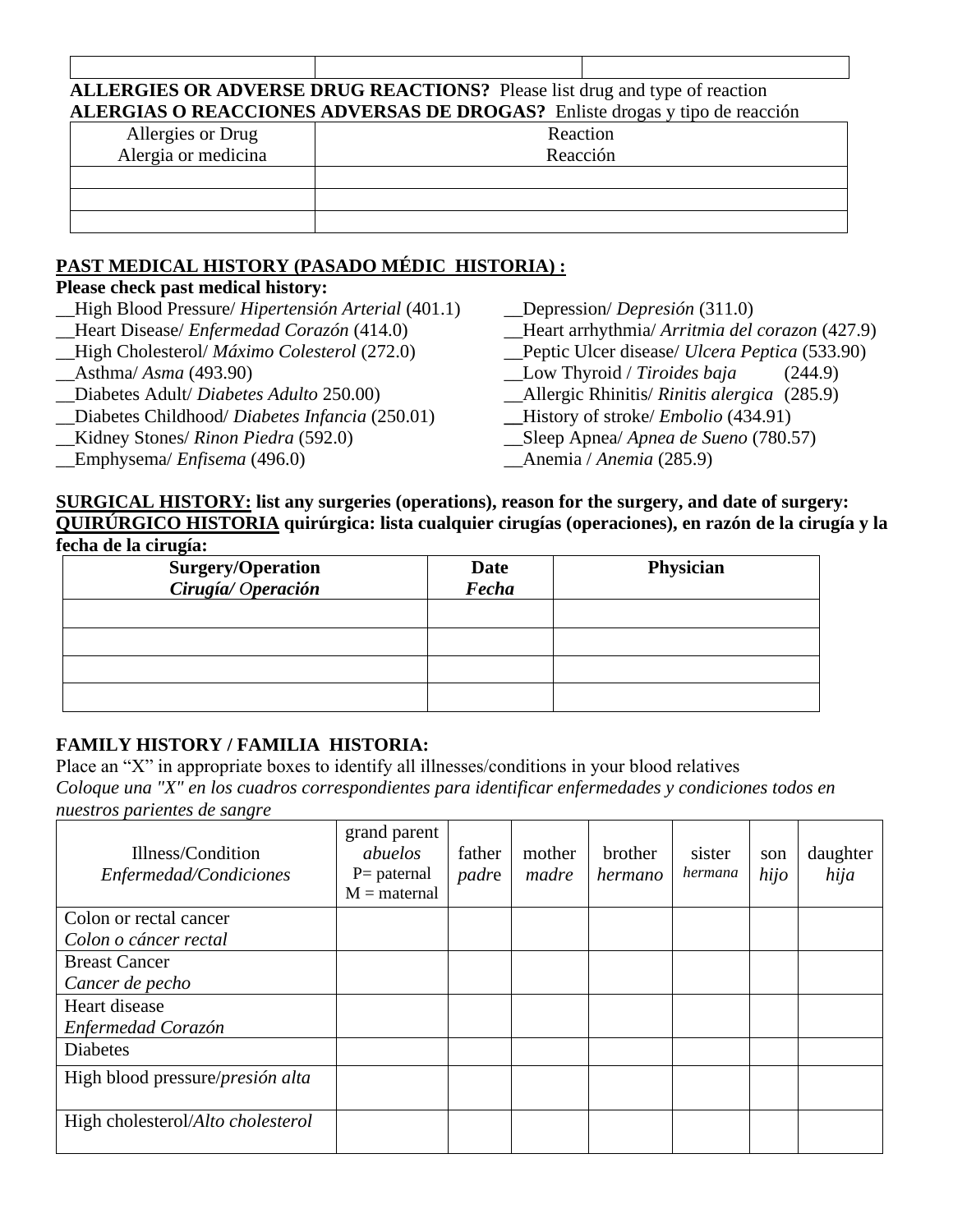| Illness/Condition<br>Enfermedad/Condiciones | grand parent<br>abuelos<br>$P=$ paternal<br>$M =$ maternal | father<br>padre | mother<br>madre | brother<br>hermano | sister<br>hermana | son<br>hijo | daughter<br>hija |
|---------------------------------------------|------------------------------------------------------------|-----------------|-----------------|--------------------|-------------------|-------------|------------------|
| Alcohol/drug                                |                                                            |                 |                 |                    |                   |             |                  |
| Alcohol/droga                               |                                                            |                 |                 |                    |                   |             |                  |
| Depression/psychiatric illness              |                                                            |                 |                 |                    |                   |             |                  |
| Depression/enfermedad psiquiátrico          |                                                            |                 |                 |                    |                   |             |                  |
| Genetic (inherited) disorder                |                                                            |                 |                 |                    |                   |             |                  |
| Desorden genético (hereditaria)             |                                                            |                 |                 |                    |                   |             |                  |
| Prostate cancer                             |                                                            |                 |                 |                    |                   |             |                  |
| Cáncer de prostata                          |                                                            |                 |                 |                    |                   |             |                  |
| Ovarian cancer                              |                                                            |                 |                 |                    |                   |             |                  |
| Cancer del ovario                           |                                                            |                 |                 |                    |                   |             |                  |
| Other                                       |                                                            |                 |                 |                    |                   |             |                  |
| Otro                                        |                                                            |                 |                 |                    |                   |             |                  |

\_\_\_\_\_\_\_\_\_\_\_\_\_\_\_\_\_\_\_\_\_\_\_\_\_\_\_\_\_\_\_\_\_\_\_\_\_\_\_\_\_\_\_\_\_\_\_\_\_\_\_\_\_\_\_\_\_\_\_\_\_\_\_\_\_\_\_\_\_\_\_\_\_\_\_\_\_\_\_\_\_\_\_

\_\_\_\_\_\_\_\_\_\_\_\_\_\_\_\_\_\_\_\_\_\_\_\_\_\_\_\_\_\_\_\_\_\_\_\_\_\_\_\_\_\_\_\_\_\_\_\_\_\_\_\_\_\_\_\_\_\_\_\_\_\_\_\_\_\_\_\_\_\_\_\_\_\_\_\_\_\_\_\_\_\_\_

\_\_\_\_\_\_\_\_\_\_\_\_\_\_\_\_\_\_\_\_\_\_\_\_\_\_\_\_\_\_\_\_\_\_\_\_\_\_\_\_\_\_\_\_\_\_\_\_\_\_\_\_\_\_\_\_\_\_\_\_\_\_\_\_\_\_\_\_\_\_\_\_\_\_\_\_\_\_\_\_\_\_\_

# **ADDITIONAL HISTORY: List any additional medical history:**

*HISTORIA adicional: Lista cualquier historia clínica adicional:*

## **SOCIAL HISTORY/** *HISTORIA SOCIAL*

| Home situation/ situación casa                                                                                                                                                                                                                                             |                                                                                                                                          |
|----------------------------------------------------------------------------------------------------------------------------------------------------------------------------------------------------------------------------------------------------------------------------|------------------------------------------------------------------------------------------------------------------------------------------|
| Significant other / Otra pareja $\frac{ }{ }$                                                                                                                                                                                                                              |                                                                                                                                          |
| How many children / <i>Cuántos niños</i> $\frac{ }{ }$                                                                                                                                                                                                                     |                                                                                                                                          |
| <b>Employment / Empleo:</b>                                                                                                                                                                                                                                                |                                                                                                                                          |
| Employed / Empleado _______ Unemployed / Desempleado ________ Retired / Jubilado _____                                                                                                                                                                                     |                                                                                                                                          |
| $Disable d/Discapacitado$ $Oner/O tro$                                                                                                                                                                                                                                     |                                                                                                                                          |
|                                                                                                                                                                                                                                                                            |                                                                                                                                          |
| <b>Habits:</b><br>Tobacco ./ Tabaco:<br>Do you use any tobacco / Utiliza cualquier tabaco? $No_$ $\qquad \qquad Yes/Si$ $\qquad \qquad$<br>If quit, how long ago / Si ha dejado ase cuanto tiempo? $\frac{ }{ }$<br>Do you want to quit/ <i>Desea dejar</i> ? ____________ | type of work or job/ tipo de trabajo o de empleo<br>If yes, how many packs per day / En caso afirmativo, cuántos paquetes por día? _____ |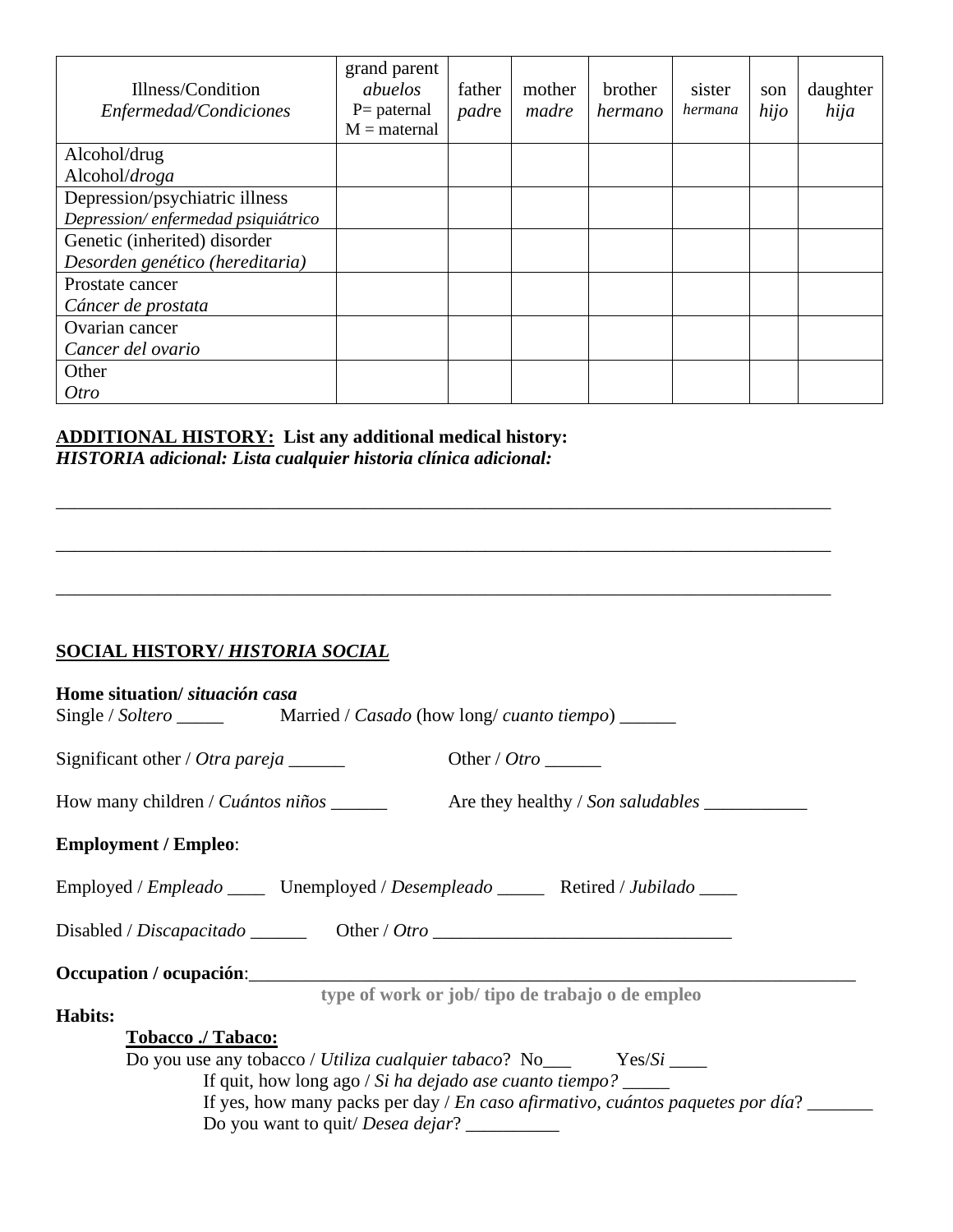## **GENDER IDENTITY** /*IDENTIDAD DE GÉNERO* **\_\_\_\_\_\_\_\_\_\_\_\_\_\_\_\_\_\_\_\_\_\_\_\_\_\_\_\_\_\_\_\_\_\_\_\_\_\_\_\_\_\_\_**

## **SEXUAL ORIENTATION/***ORIENTACIÓN SEXUAL*

| Lesbian, gay or homosexual/Lesbiana, Gay u Homosexual                |  |
|----------------------------------------------------------------------|--|
| Straight or heterosexual/Heterosexual                                |  |
| Bisexual/Bisexual                                                    |  |
| Something else, please describe/ <i>Algo más, por favor Describa</i> |  |
| Don't know/No sé                                                     |  |
| Choose not to disclose/ <i>Elige no divulgar</i>                     |  |
| None/Ninguna                                                         |  |

### **RISK FACTORS FACTORES/ DE RIESGO FACTOR**

| Procedure/procedimiento       | Date/Fecha | Physician / Médico |
|-------------------------------|------------|--------------------|
| <b>Last Colonoscopy</b>       |            |                    |
| Ultimo colonoscopia           |            |                    |
| <b>Last Bone Density</b>      |            |                    |
| Ultimo densidad del hueso     |            |                    |
| <b>Last Pap Smear</b>         |            |                    |
| Ultimo papanicolado           |            |                    |
| <b>Last Mammogram</b>         |            |                    |
| Ultimo mammograma             |            |                    |
| <b>Last PSA/Prostate Exam</b> |            |                    |
| Ultimo exam de prostata       |            |                    |

Do you use seatbelts/*Utilizas cinturones de seguridad* No\_\_\_\_\_\_\_\_\_ Yes/*Sí* \_\_\_\_\_\_\_\_\_\_

**IMMUNIZATONS:** if YES, give approximate year given and where you received the immunization. *IMMUNIZATIONS: en caso afirmativo, dar aproximado año dado y en la que recibió la inmunización*

| <b>Immunization</b>      | No/Yes<br>$\mathbf{N}\mathbf{o}/\mathbf{Si}$ | Year/<br>Años | <b>Where/Dónde</b> |
|--------------------------|----------------------------------------------|---------------|--------------------|
| Pneumococcal/Neumococico |                                              |               |                    |
| Hepatitis A/Hepatitis A  |                                              |               |                    |
| Hepatitis B/Hepatitis B  |                                              |               |                    |
| Tetanus/Tétanos          |                                              |               |                    |

Are you up-to-date on your immunizations / esta al corriente en sus vacunas?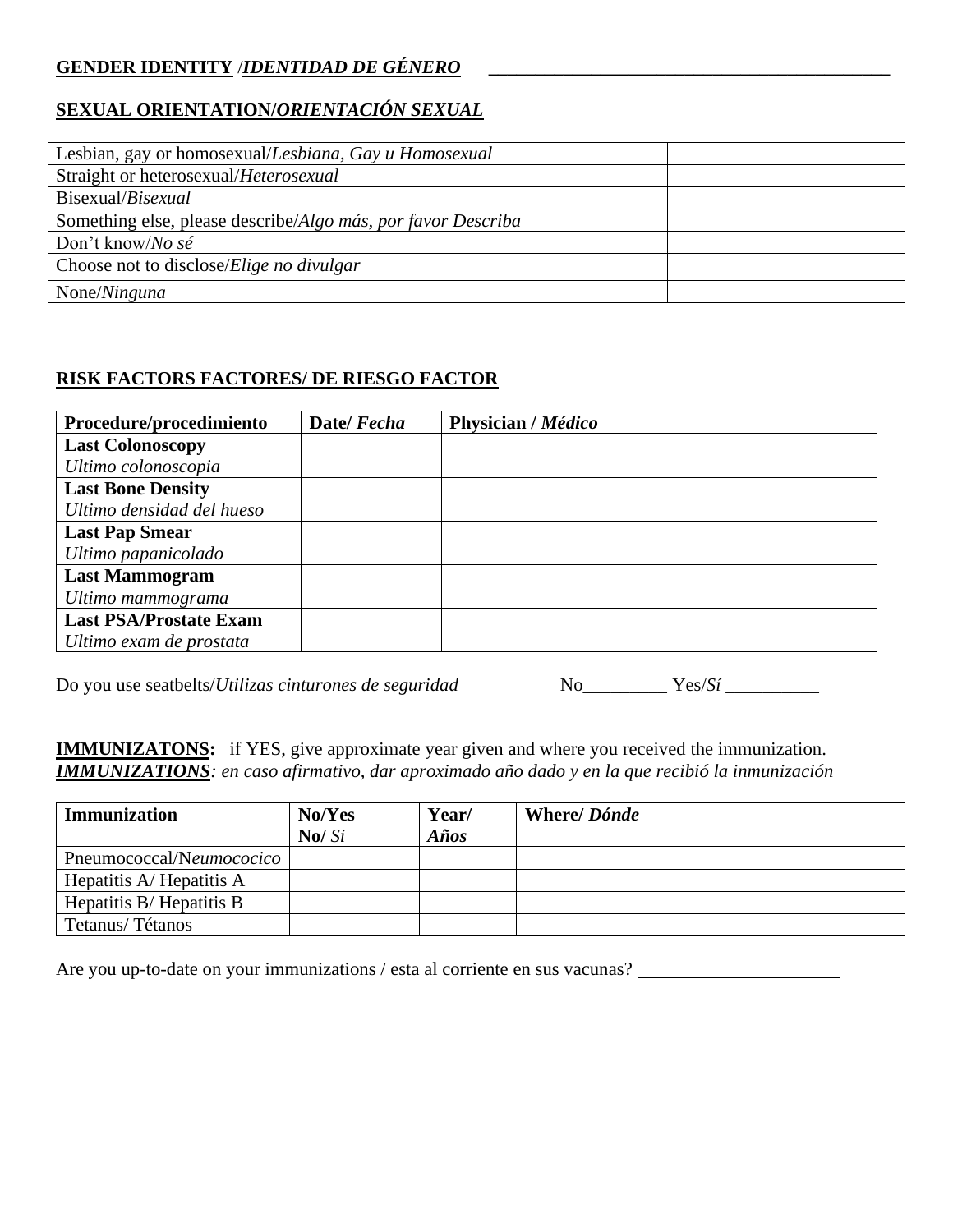# ACKNOWLEDGMENT AND CONSENT

I understand that **Physicians' Medical Center, P.C**. (referred to below as "This Practice") will use and disclose **health information** about me.

I understand that my health information may include information both created and received by the practice, may be in the form of written or electronic records or spoken words, and may include information about my health history, health status, symptoms, examinations, test results, diagnoses, treatments, procedures, prescriptions, and similar types of health-related information.

I understand and agree that This Practice may **use and disclose** my health information in order to:

- make decisions about and plan for my care and treatment;
- refer to, consult with, coordinate among, and manage along with other health care providers for my care and treatment;
- determine my eligibility for health plan or insurance coverage, and submit bills, claims and other related information to insurance companies or others who may be responsible to pay for some or all of my health care; and
- perform various office, administrative and business functions that support my physician's efforts to provide me with, arrange and be reimbursed for quality, cost-effective health care.

I also understand that I have the right to receive and review a written description of how This Practice will handle health information about me. This written description is known as a **Notice of Privacy Practices** and describes the uses and disclosures of health information made and the information practices followed by the employees, staff and other office personnel of This Practice, and my rights regarding my health information.

I understand that the Notice of Privacy Practices may be revised from time to time, and that I am entitled to receive a copy of any revised Notice of Privacy Practices. I also understand that a copy or a summary of the most current version of This Practice's Notice of Privacy Practices in effect will be posted in waiting/reception area.

I understand that I have the right to ask that some or all of my health information not be used or disclosed in the manner described in the Notice of Privacy Practices, and I understand that This Practice is not required by law to agree to such requests.

#### **By signing below, I agree that I have reviewed and understand the information above and that I have received a copy of the Notice of Privacy Practices.**

| By:<br>(Patient)                                                                               | Date: Date: |
|------------------------------------------------------------------------------------------------|-------------|
| $-$ or $-$                                                                                     |             |
| By:<br><u> 1989 - Johann Stoff, Amerikaansk politiker (* 1908)</u><br>(Patient representative) |             |
| Description of representative's authority_                                                     |             |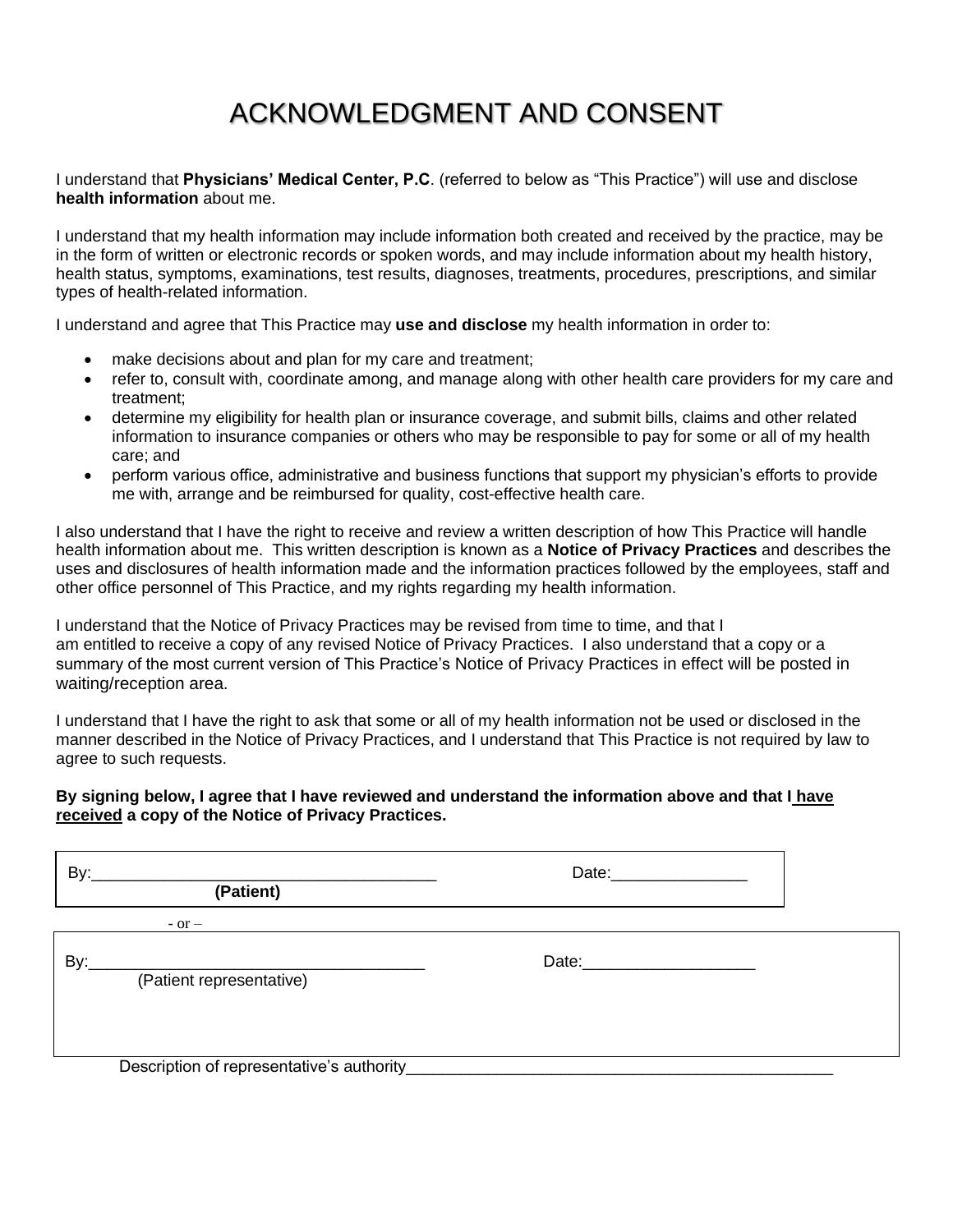#### **PHYSICIANS' MEDICAL CENTER, P.C.**

#### 2435 NE Cumulus Avenue Suite A MCMINNVILLE, OR 97128 TELEPHONE (503) 472-6161 FAX (503) 434-6290 **AUTHORIZATION TO USE AND DISCLOSE PROTECTED HEALTH INFORMATION**

#### **Patient Information**:

| Information to be Released To:<br>PHYSICIANS' MEDICAL CENTER, P.C.                                                                  |
|-------------------------------------------------------------------------------------------------------------------------------------|
|                                                                                                                                     |
|                                                                                                                                     |
|                                                                                                                                     |
|                                                                                                                                     |
|                                                                                                                                     |
| <b>2435 NE CUMULUS AVE STE A</b>                                                                                                    |
|                                                                                                                                     |
|                                                                                                                                     |
| PH: 503-472-6161 Fax: 503-434-6290                                                                                                  |
|                                                                                                                                     |
|                                                                                                                                     |
|                                                                                                                                     |
|                                                                                                                                     |
|                                                                                                                                     |
| Purpose of Request: _______Treatment/Consultation ______Transfer of Care ______Billing or Claims _____At the Request of the Patient |
|                                                                                                                                     |
|                                                                                                                                     |

**\_\_\_\_\_\_HIV/AIDS \_\_\_\_\_\_Genetic Testing \_\_\_\_\_\_Mental Health Information \_\_\_\_\_\_Drug/Alcohol Treatment Information**

(*Initials) (Initials) (Initials) (Initials)* 

**Time Limit & Right to Revoke Authorization:** This authorization is voluntary, and you may refuse to sign this authorization. Refusal to sign the authorization will not adversely affect your ability to receive health care services unless specified above under Purpose of Request. You may revoke this authorization in writing at any time. If you revoke your authorization, the information described above may no longer be used or disclosed for the purposes described in this written authorization. The only exception is when a covered entity has taken action in reliance on the authorization or the authorization was obtained as a condition of obtaining insurance coverage. To revoke this authorization, please send a written statement to the **Privacy Officer** at 2435 NE Cumulus Ave Ste A, McMinnville, Oregon 97128 and state that you are revoking this authorization.

**Re-disclosure:** I understand that the information used or disclosed pursuant to this authorization may be subject to re-disclosure and no longer be protected under federal law. However, I also understand that federal or state law may restrict re-disclosure of HIV/AIDS information, mental health information, genetic information and drug/alcohol diagnosis, treatment or referral information.

| I have read this authorization and I understand it.<br>Unless revoked this authorization will expire in 180 days or on the following date |  |
|-------------------------------------------------------------------------------------------------------------------------------------------|--|
|                                                                                                                                           |  |
| (Signature of Patient or Legally Authorized Representative)                                                                               |  |
|                                                                                                                                           |  |
| Office Use Only: Processed by example and the control of the Company (Employee Name) Date Company of the Company                          |  |